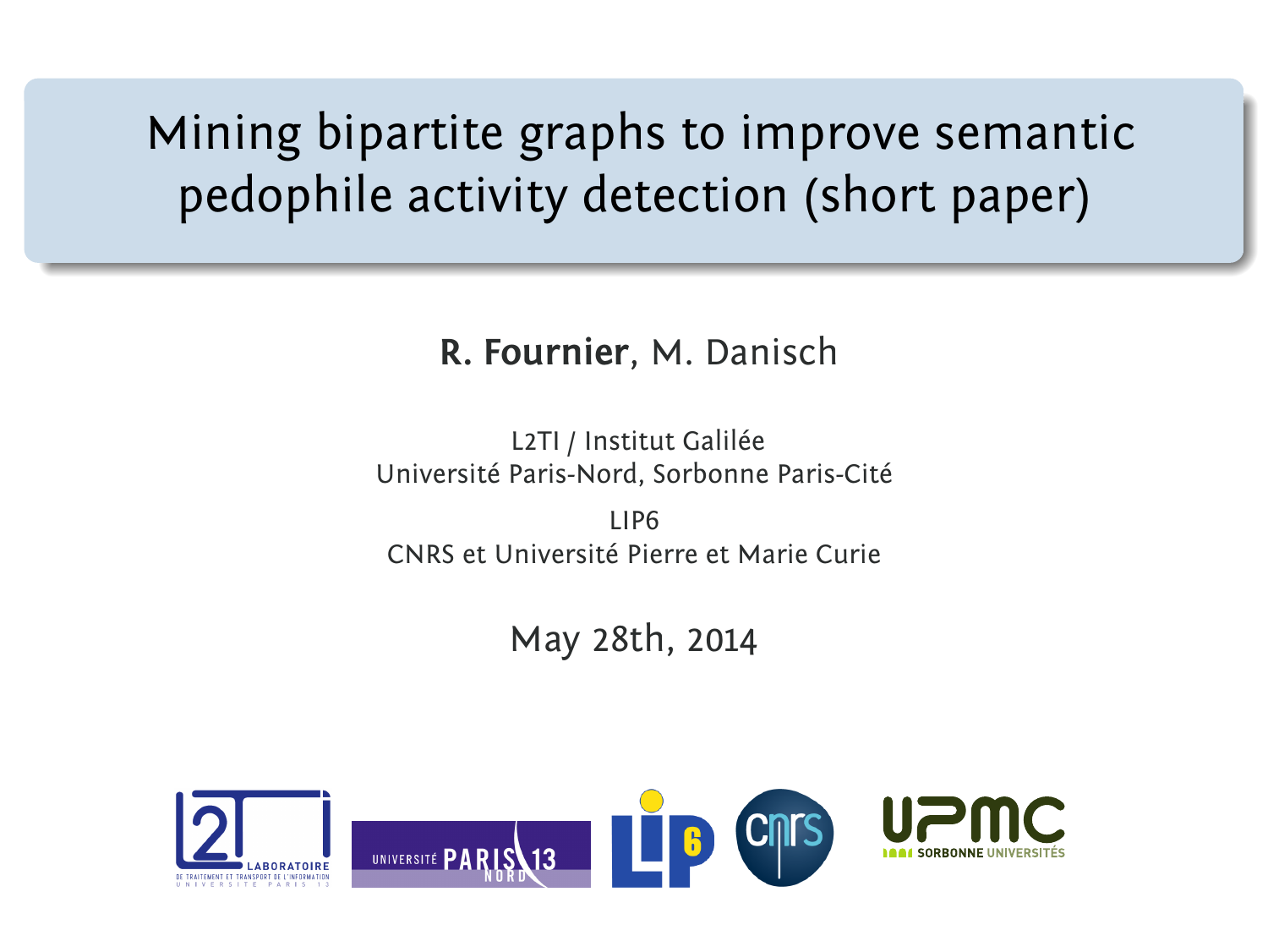## **Context**

Paedophile activity in P2P systems

- Children victimization
- Danger for innocent users
- **Policy making issues**

#### Recent research

- I Identification of large file providers
- **Collection of large sets of queries**
- **Design and validation of a detection tool** [IPM 2012]

### Extend this effort

| R. Fournier, M. Danisch |  |  |  |  |  |
|-------------------------|--|--|--|--|--|
|-------------------------|--|--|--|--|--|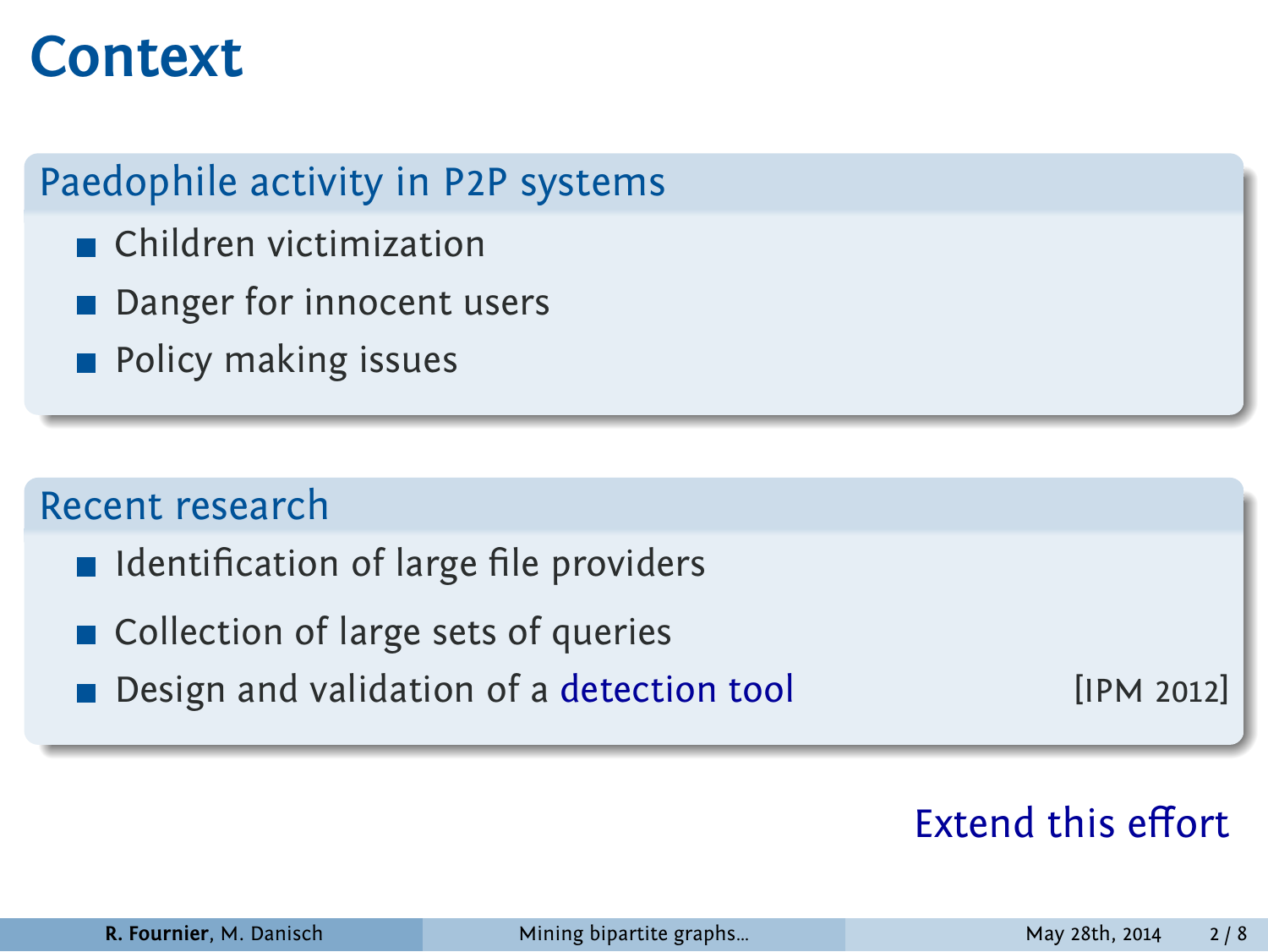### **Datasets**

■ Queries submitted to eDonkey search engine



2007 10 weeks, 100 millions queries, 24 million IP addresses

- Set of queries :  $q_i = (t, u, k_1, k_2, \ldots, k_n)$ 
	- *t* timestamp
	- *u* user information (IP address, connection port)
	- (*k*<sup>1</sup> *,k*2*,...,kn*) sequence of keywords

### Duly anonymised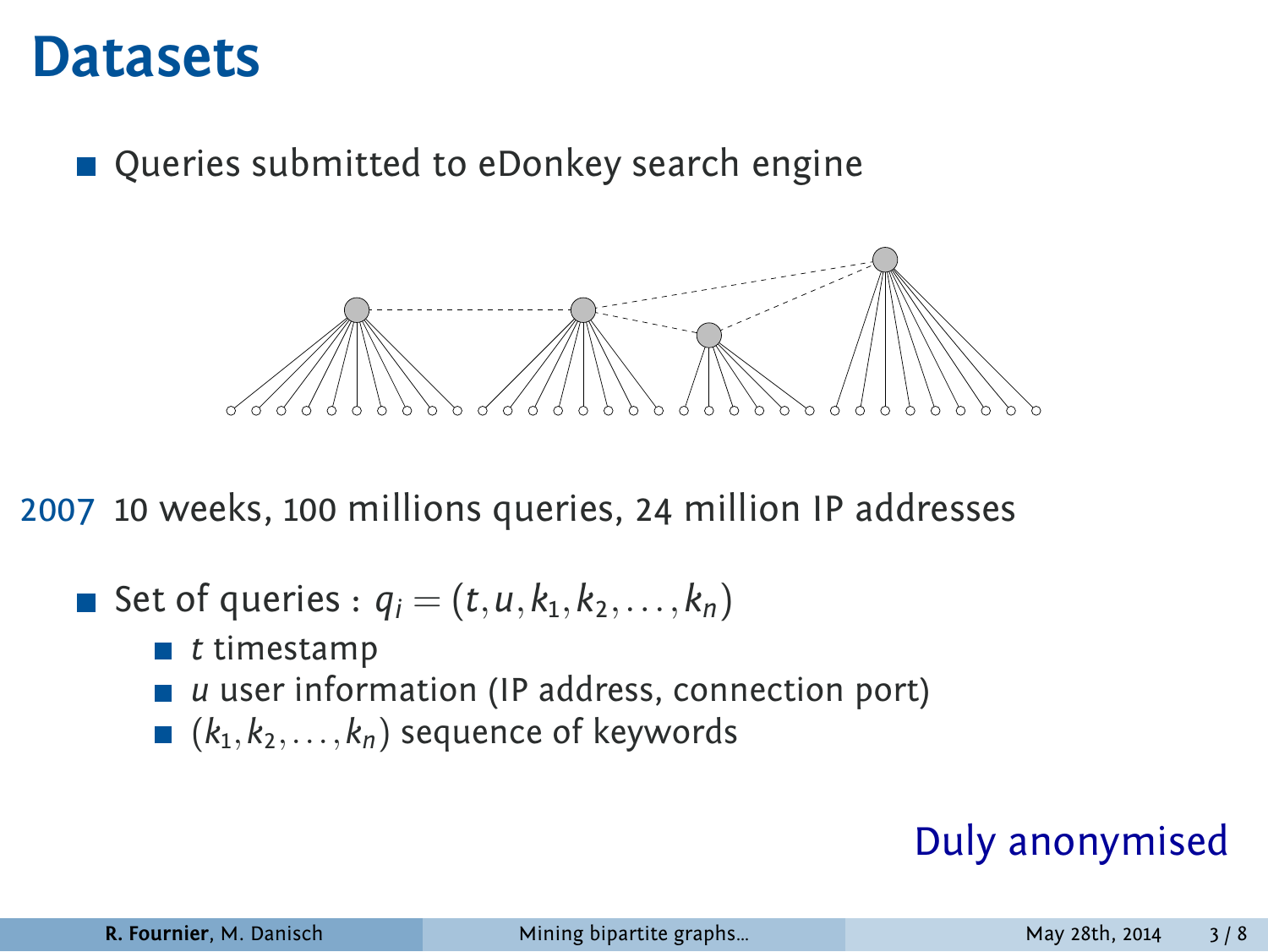## **Pedophile detection tool**

■ 4 semantic categories of paedophile queries



- False positives (*``sexy daddy destinys child''*)
- False negatives (*``pjk 12yo''*)
- Focus on reduced false positives rate (< 1.4%)
- False negatives rate: 24.5%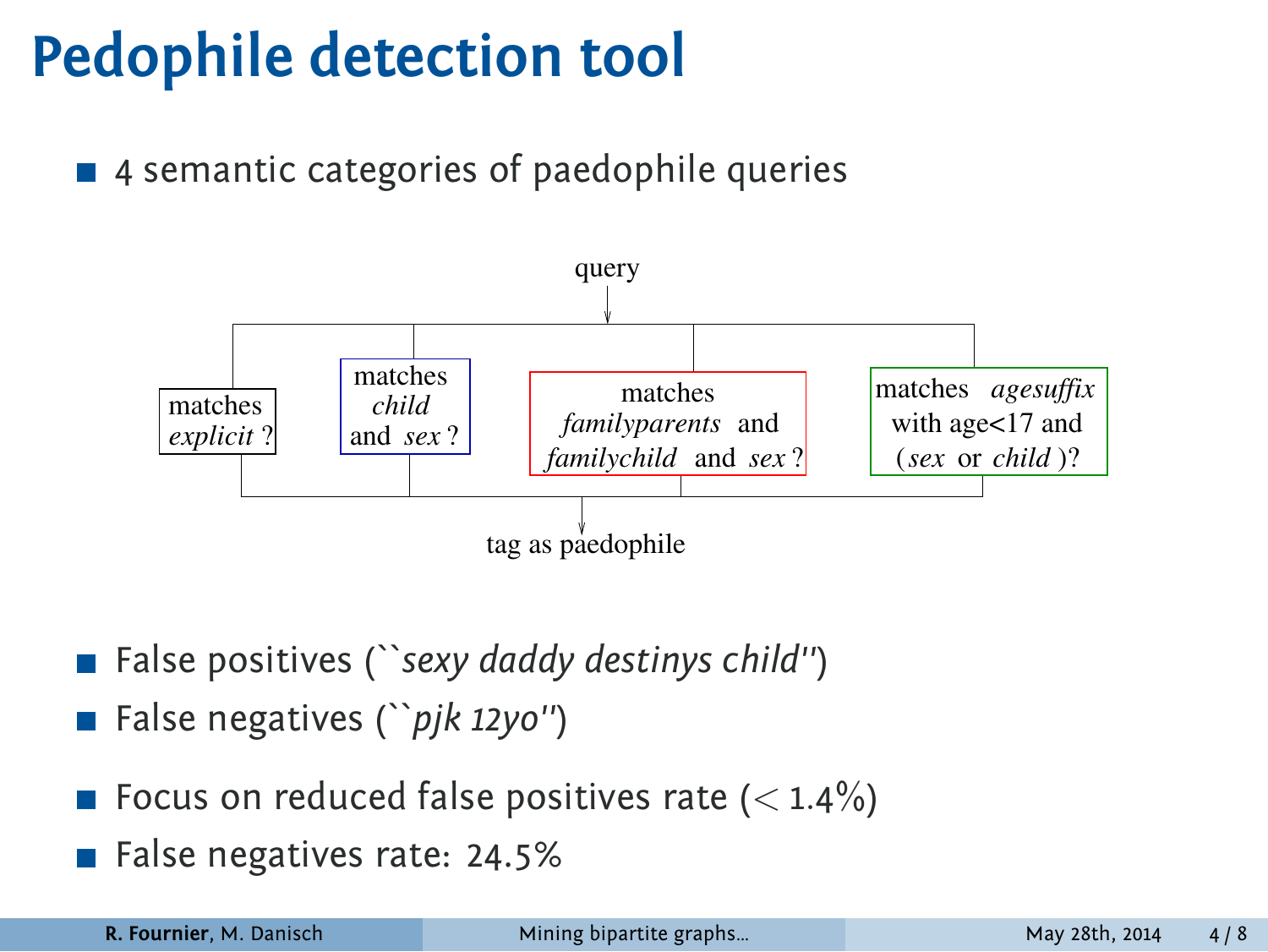# **Our approach**

### Goals

- Reduce the number of queries to process manually
- Validate existing classification

### Bipartite graphs and communities



$$
s_C(r) = \frac{\sum_{u \in V(r)} |C \cap R(u) \setminus \{r\}|}{\sum_{u \in V(r)} |R(u) \setminus \{r\}|}
$$

$$
s_1(q_2) = 0.5
$$

$$
s'_{C}(r) = \frac{1}{|V(r)|} \sum_{u \in V(r)} \left| \frac{C \cap R(u) \setminus \{r\}}{R(u) \setminus \{r\}} \right|
$$

**R. Fournier**, M. Danisch Mining bipartite graphs... May 28th, 2014 5 / 8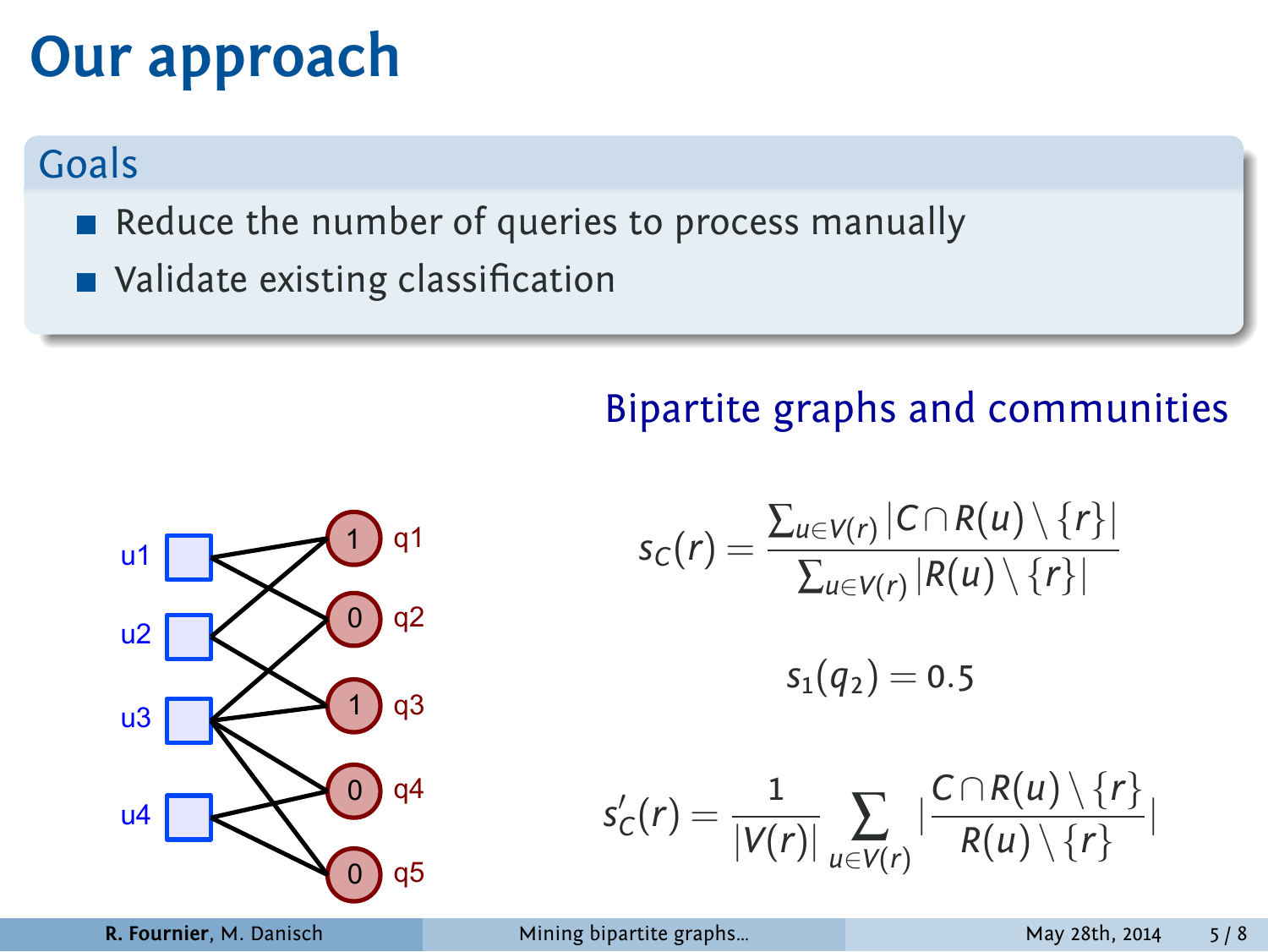# **Results**



- 4,518 queries (out of 12,858) with score 1 not detected
- new keywords and combinations obtained
	- further analysis required to avoid increased FP rate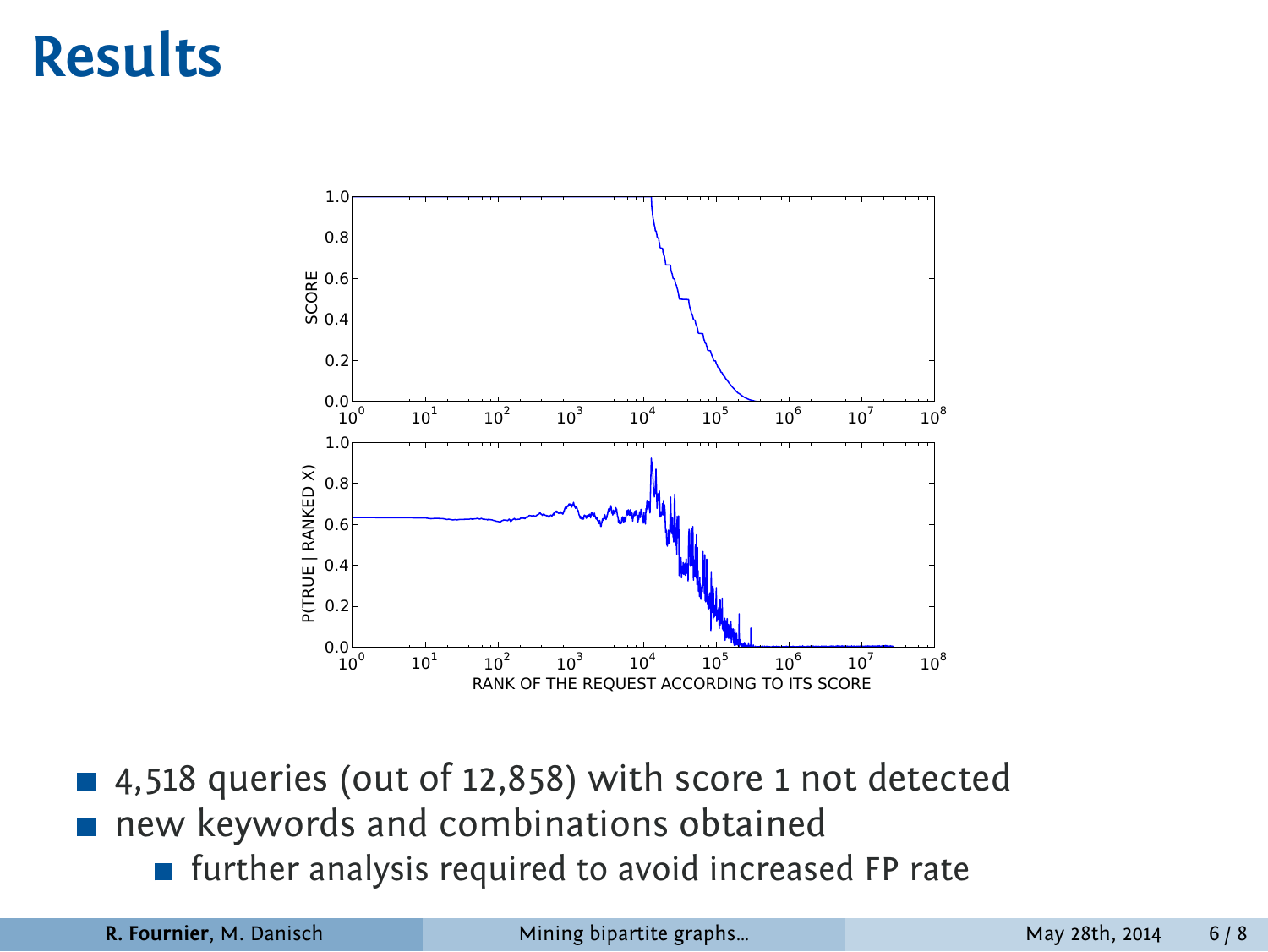# **Results**



categories 2,3 and 4 fewly connected with category 1

| R. Fournier, M. Danisch | Mining bipartite graphs | May 28th, 2014 7/8 |  |
|-------------------------|-------------------------|--------------------|--|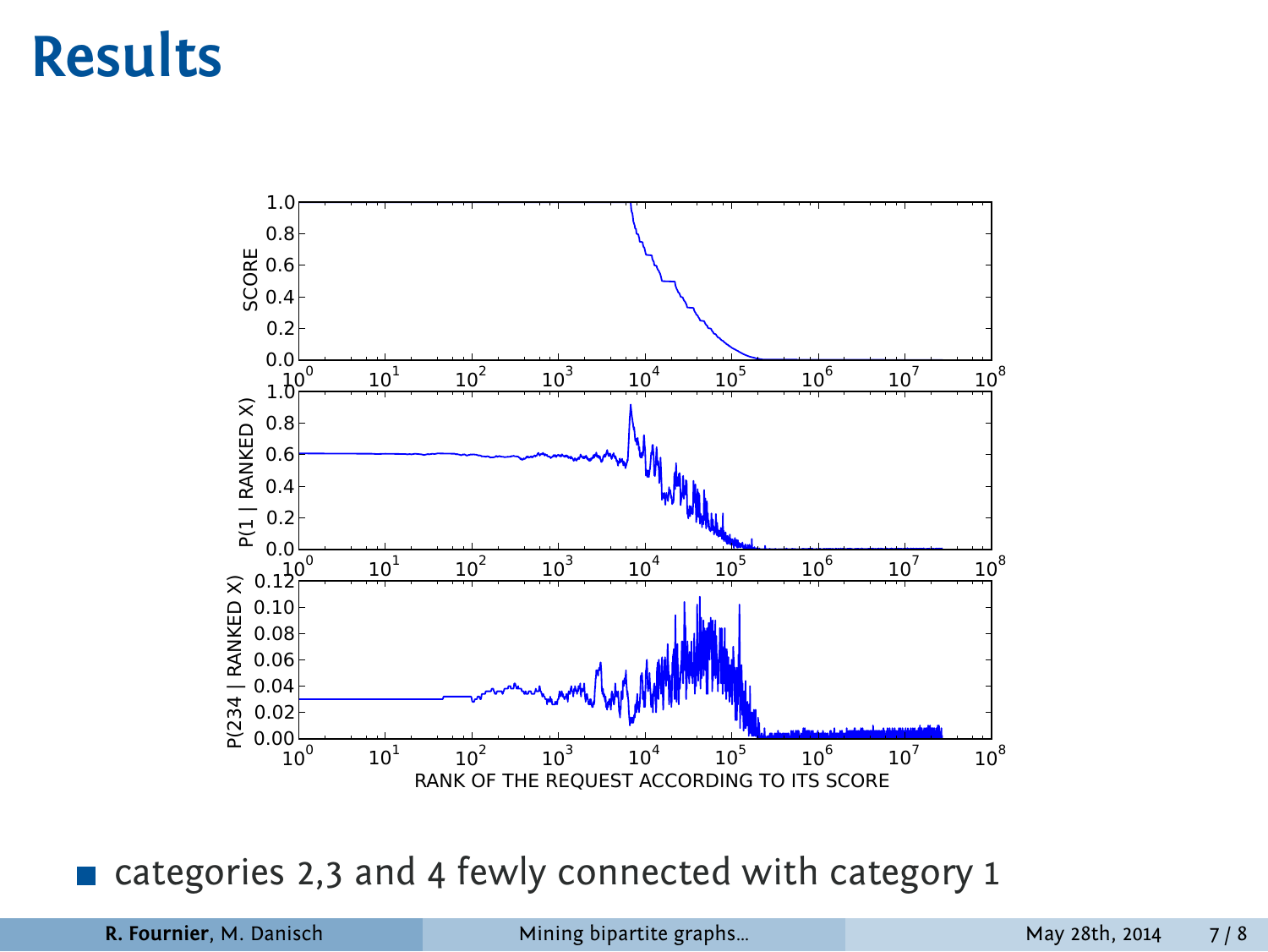## **Conclusion**

- **Measure of topological similarity between queries**
- **EXECUTE:** Limitation of the number of errors to process manually
- Semantic and topological categories seem linked

#### Future work

- **Explore other scoring functions**
- **Explore local community completion methods**
- Update the original filter by refining its lists of keywords
	- **n** introduce new categories
	- subdivide existing categories